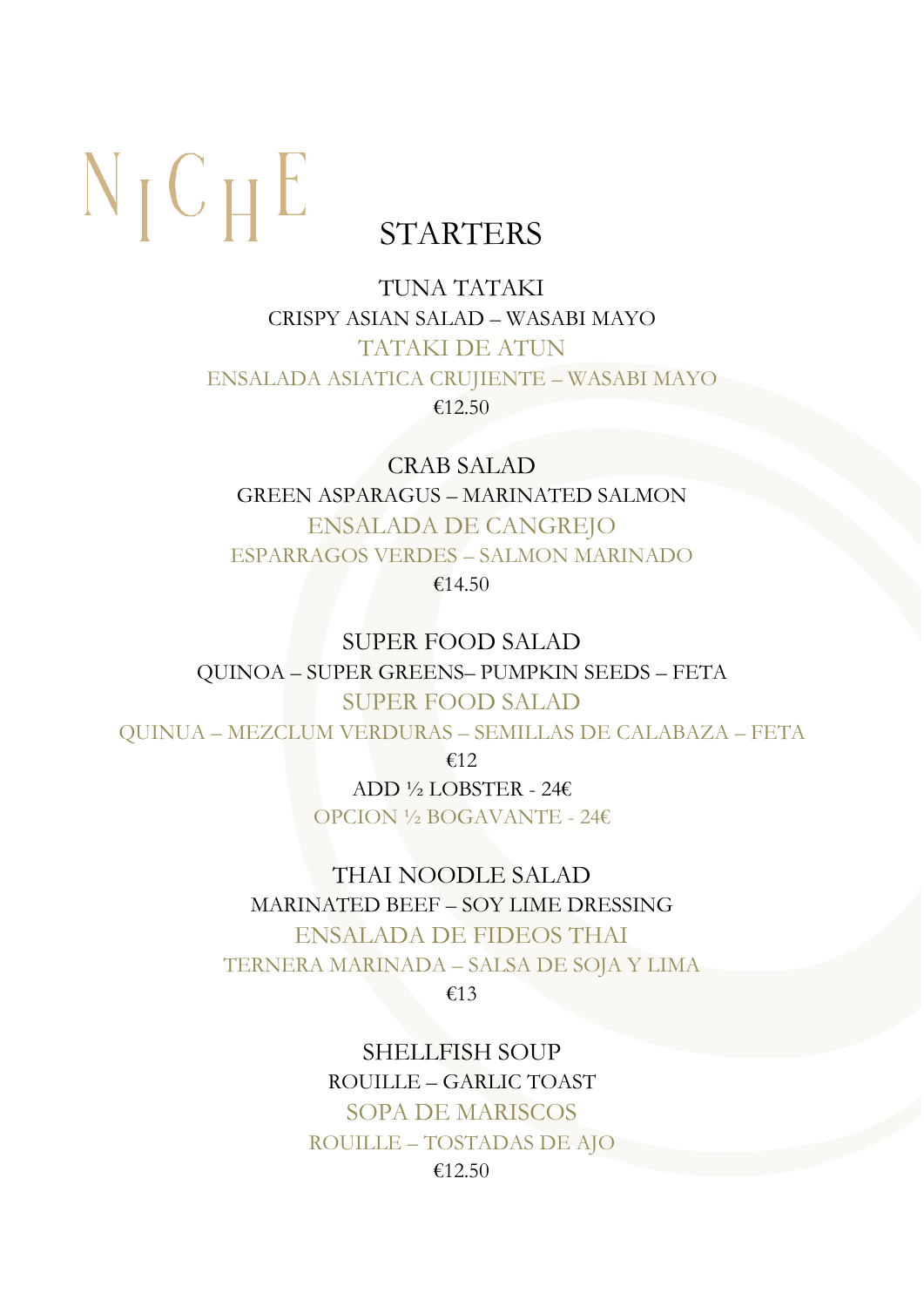## $N_{\text{I}} C_{\text{H}} E$ MAIN COURSES

GRILLED SEABASS ROASTED VEGETABLES – BLACK OLIVES – BASIL ANCHOVY VINAIGRETTE LUVINA A LA PARILLA VERDURAS RUSTIDAS – ACETUNA NEGRA – ALBAHACA VINAIGRETA DE ANCHOA

€19

COD FILET LEMONGRASS – COCONUT – LIME CREAMY SHELLFISH

FILETE DE BACALAO LEMONGRASS – COCO – LIMA SALSA CREMOSA DE MARISCO

€21

WHOLE LOBSTER GRILLED VEGETABLES – LIME & GARLIC BUTTER BOGAVANTE VERDURAS RUSTIDAS – MANTEQUILLA DE AJO Y LIMA €39

LAMB CHOPS CELERIAC PUREE – SEASONAL VEGETABLES GARLIC ROSEMARY JUS CHULETILLAS DE CORDERO PUREE DE APIO NABO – VERDURAS DE TEMPORADA JUGO DE AJO Y ROMERO €21

BLACK ANGUS RIBEYE WILD MUSHROOMS – HAND CUT FRIES – RED PORT JUS ENTRECOT BLACK ANGUS SETAS SALVAJES – PATATAS FRITAS – REDUCCION DE VINO OPORTO €23

> VEGETARIAN GREEN THAI CURRY GINGER – COCONUT – BUTTERNUT SQUASH ROASTED AUBERGINES – BASMATI RICE CURRY VERDE DE VEGETALES JENGIBRE – COCO – CALABAZA BERENJENAS ASADAS – ARROZ BASMATI